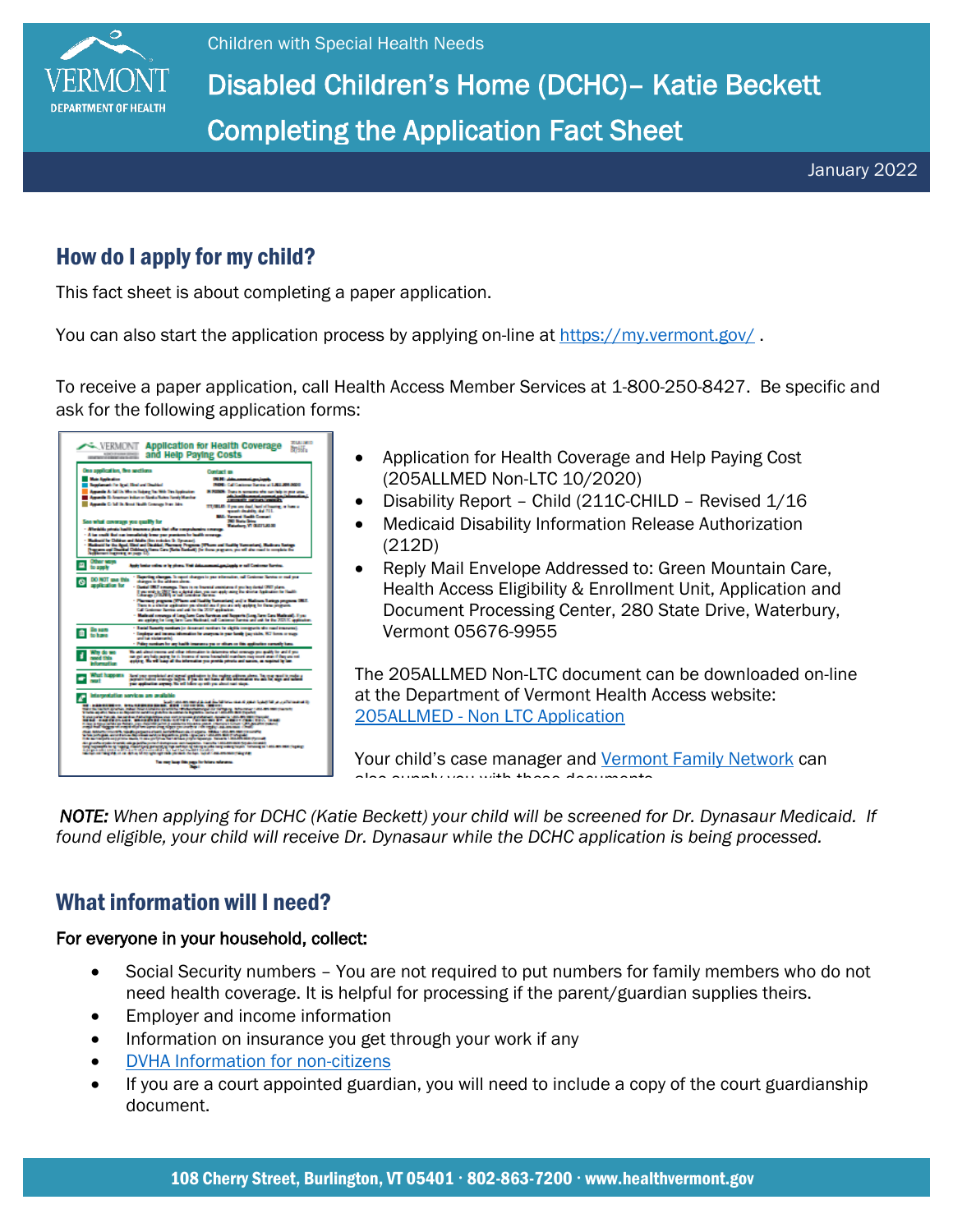

# Disabled Children's Home (DCHC)– Katie Beckett Completing the Application Fact Sheet

#### For the child applying for DCHC, collect:

- Names, address and phone numbers of your child's medical providers, specialists, therapists, etc.
- Name, address and dates of hospitalizations, out-patient procedures & emergency room visits, tests and x-rays, and the referring physician
- Medications and the prescribing physician
- Name, address and phone number for childcare, early intervention staff, school, and special education staff
- Child's height and weight

*NOTE: This information is used to fill out the Disability Social Report – Child (211-C) and is used to determine eligibility for this program.*

## Filling Out the Application for Your Child: Application for Health Coverage and Help Paying for Costs

#### Begin with the color-coded green main section of the 205ALLMED Non-LTC form. Pages 1 to 11. Answer every question that is applicable.

Step 1: The person listed here will be the person who talks with Medicaid about this application and may have future conversations with Vermont Health Connect/Medicaid. It can be the person who files the income tax return and may list the child as a dependent.

Step 2: Complete step 2 pages for every person who is part of your household/family, even if that person has health coverage already. Start with yourself, then add other adults and children.

- *NOTE: You will need to copy step 2 pages for needed family members person 3 and above to use. Just put the correct person number at the top of the pages.*
- *NOTE: Question 12a: For your child applying for DCHC, you will need to check yes for this question. This will prompt you to fill out the Supplement for Aged, Blind and Disabled for this child.*
- *NOTE: Question 16: Requesting retroactive Medicaid. Does your child have medical bills from the last three months?* For requesting up to three months retroactive Medicaid, (3 months prior to when this application is received at the Application Document & Processing Center – Medicaid) include a 202A Retroactive Request form with your application.

Step 3: It is important to answer all these questions about your family's health coverage.

• *NOTE: To find out if your job-based plan meets the minimum value standard, ask your HR staff.* 

Step 4: Household Special Circumstances. If anyone on this application experienced specific life changes in the past 60 days, be sure to check the corresponding box.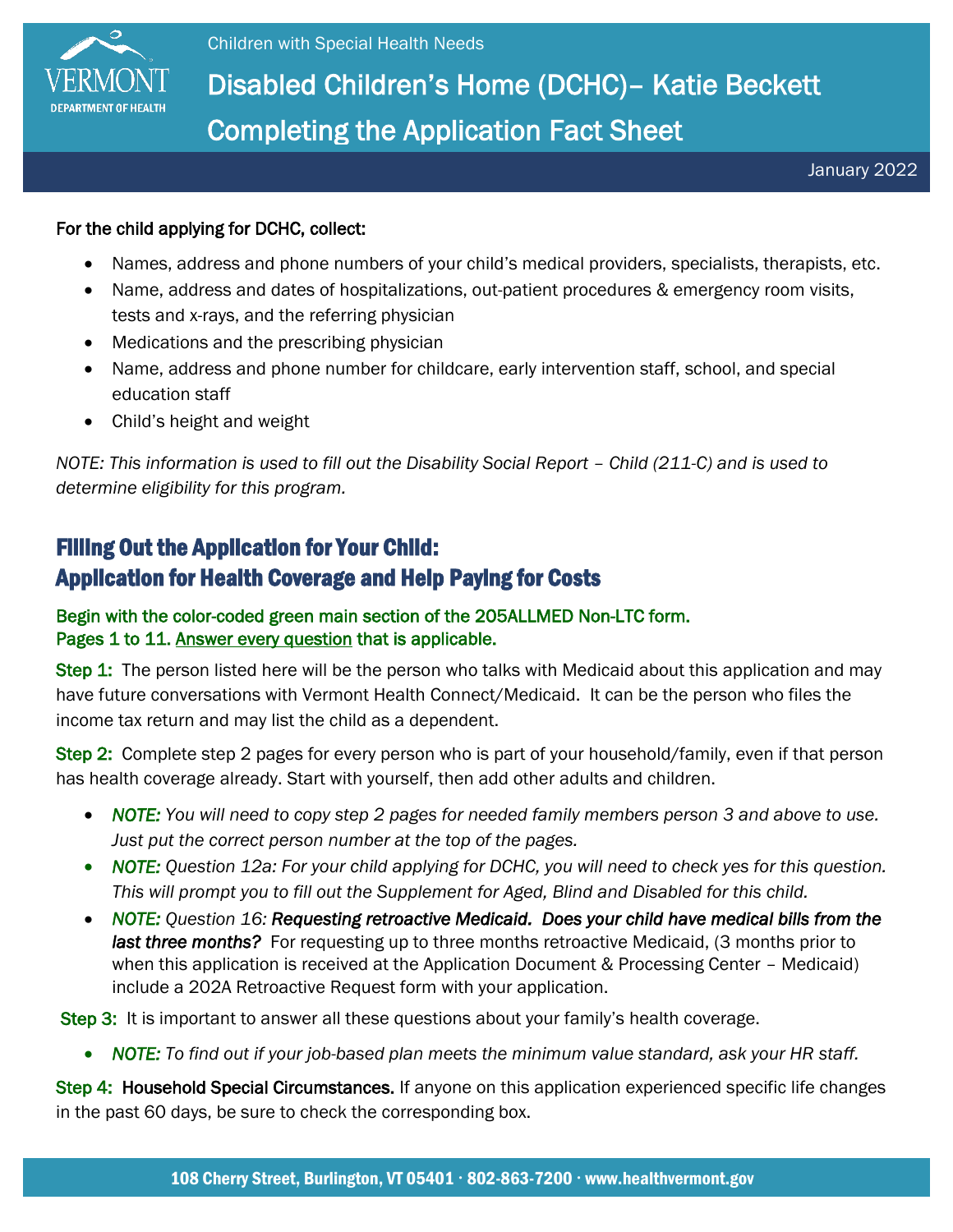

# Disabled Children's Home (DCHC)– Katie Beckett Completing the Application Fact Sheet

Step 5: Future Eligibility. Authorization for use of electronic data sources to re-determine your eligibility. You have the option to choose up to 5 years.

- Step 6: Only for American Indian or Alaska Native family members
- **Step 7:** Only if anyone is applying for Incarcerated family members.
- **Step 8:** Mailing address for Vermont Health Connect
- Step 9: Signature and date. IMPORTANT! Your application will be returned if not signed and dated.

## SUPPLEMENT For Aged, Blind and Disabled

Pages 12 to 16. This section is color coded blue. Answer every question as it relates only to your child.

- Step 1: Information About You. Question 1: Your child's name goes here. Check the DCHC box.
- Step 2: Resources Answer all the questions about your child's resources. DO NOT INCLUDE FAMILY RESOURCES.
- Step 3: Additional Income Answer all the questions about your child's additional income. (NOT FAMILY INCOME)
	- *NOTE: Question 4: Be sure to answer this with the age of your child and who is paying the daily living expenses. Example: I am three years old. My parents pay my daily living expenses.*

Step 4: Expenses -

- Question 1: Write down any medical expenses for your child that are not covered by insurance. These would include pain relievers, diapers, vitamins, hearing aid batteries, personal care attendants, nurses, etc.
- Question 2 pertains to your child's work-related expenses. You would check the No box if your child does not work.
- Step 5: Sign the Supplement: The first red X space is where a parent/guardian would sign on the child's behalf. Please write parent or guardian beside your name and date. If your child is 18 years of age and does not have a guardian, they should sign here. Don't forget to date!

Information and Authorization for Verification of Resources does not apply to unmarried children.

### APPENDIXES

#### APPENDIX A – Page 17, Coded Orange: Tell Us Who is Helping You with This Application

Complete the top half of this form to choose an Authorized Representative. An Authorized Representative is someone who helped you with the application, or someone you would like to speak with Vermont Health Connect/Medicaid with, or for you. A parent of an 18-year-old without guardianship, who is assisting with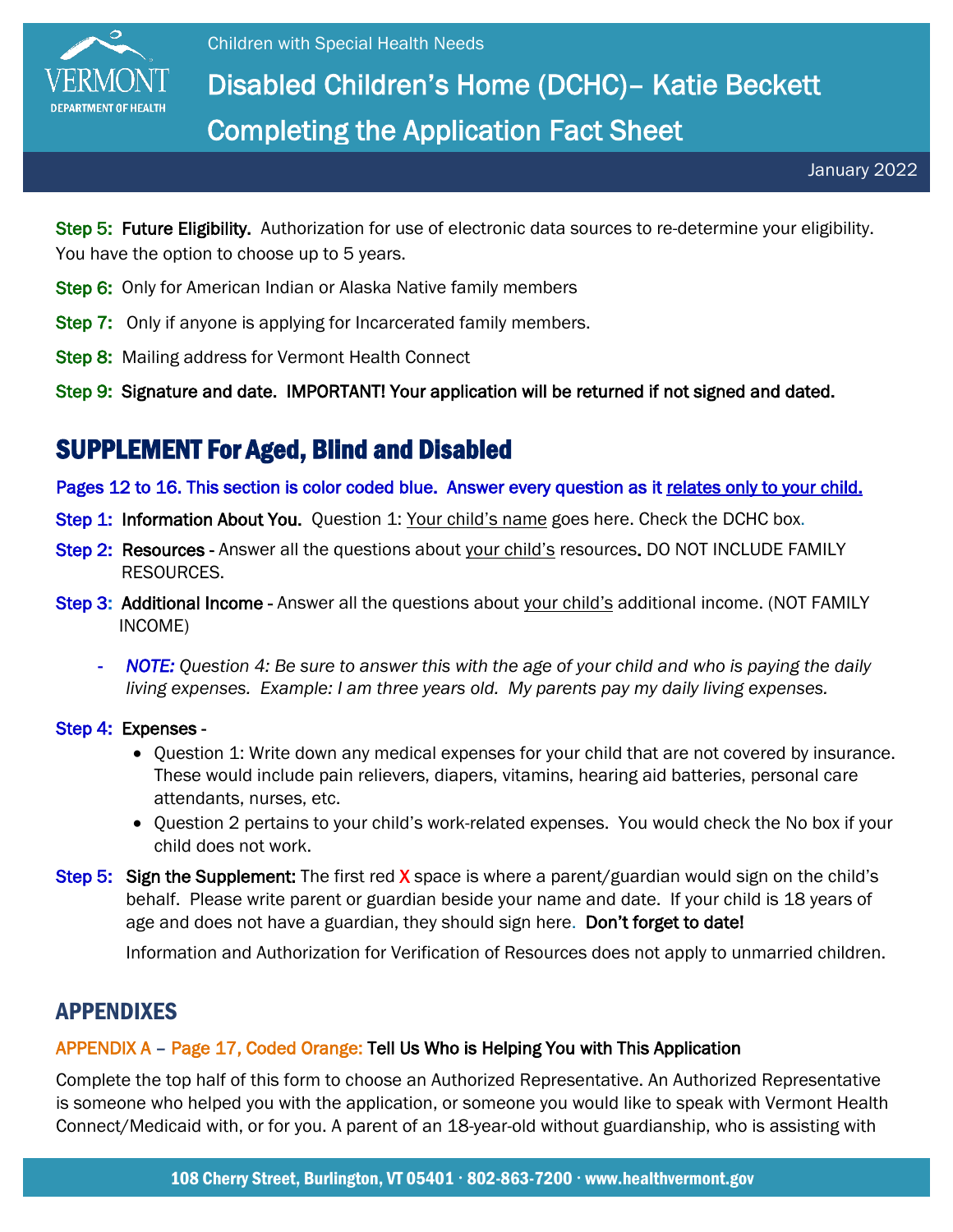

# Disabled Children's Home (DCHC)– Katie Beckett Completing the Application Fact Sheet

January 2022

this application, should have a conversation with their child and ask to have their name and information here.

You can choose an Alternate Reporter if you would like someone to get a copy of the notices about your application and coverage the same time as you do. Example: An 18 year-old without guardianship could put his parents information here.

#### Appendix B – Page 18, Coded Brown: American Indian or Alaska Native Family Member

Complete this section only if you, or someone in your household:

- Is an American Indian or Alaskan Native
- Has received services from the Indian Health Service (HIS)

#### Appendix C – Page 19, coded Olive: Tell Us About Health Coverage from Jobs

Only fill out this section if someone in your household is eligible for health coverage from a job – even if they do not accept that health coverage.

You can ask the Human Resource staff from your job(s) to help with this appendix.

### Disability Social Report – Child (211C-CHILD)

In this document you are reporting and answering for your child. Be sure to take time the to fill this out comprehensively.

- $\circ$  Section 1: There is a designated place for your child's name (A.) and your name (C.). Complete questions D through I as appropriate.
- $\circ$  Section 2 Contact Information-Assistance with This Claim: If someone is assisting you with this form, put their name and contact information down under *Name of Contact.*
- $\circ$  Sections 3 through 6 It is important to be concise, detailed, and complete in answering the questions in these medical record sections. You can always attach extra pages, documents, or evaluations, as appropriate.
- $\circ$  Section 7 is for information about the different agencies that work with your child and family. Some examples of listings are WIC, Children's Integrated Services and Children with Special Health Needs.
- $\circ$  Section 8 questions about your child's education and testing. Be specific and attach a current Individualized Education Plan (IEP) or 504 plan. If there was outside of school testing done, document, and attach the reports.
- $\circ$  Section 9 is about work history. If your child is not old enough to work just check question A as no the rest of the questions are not applicable.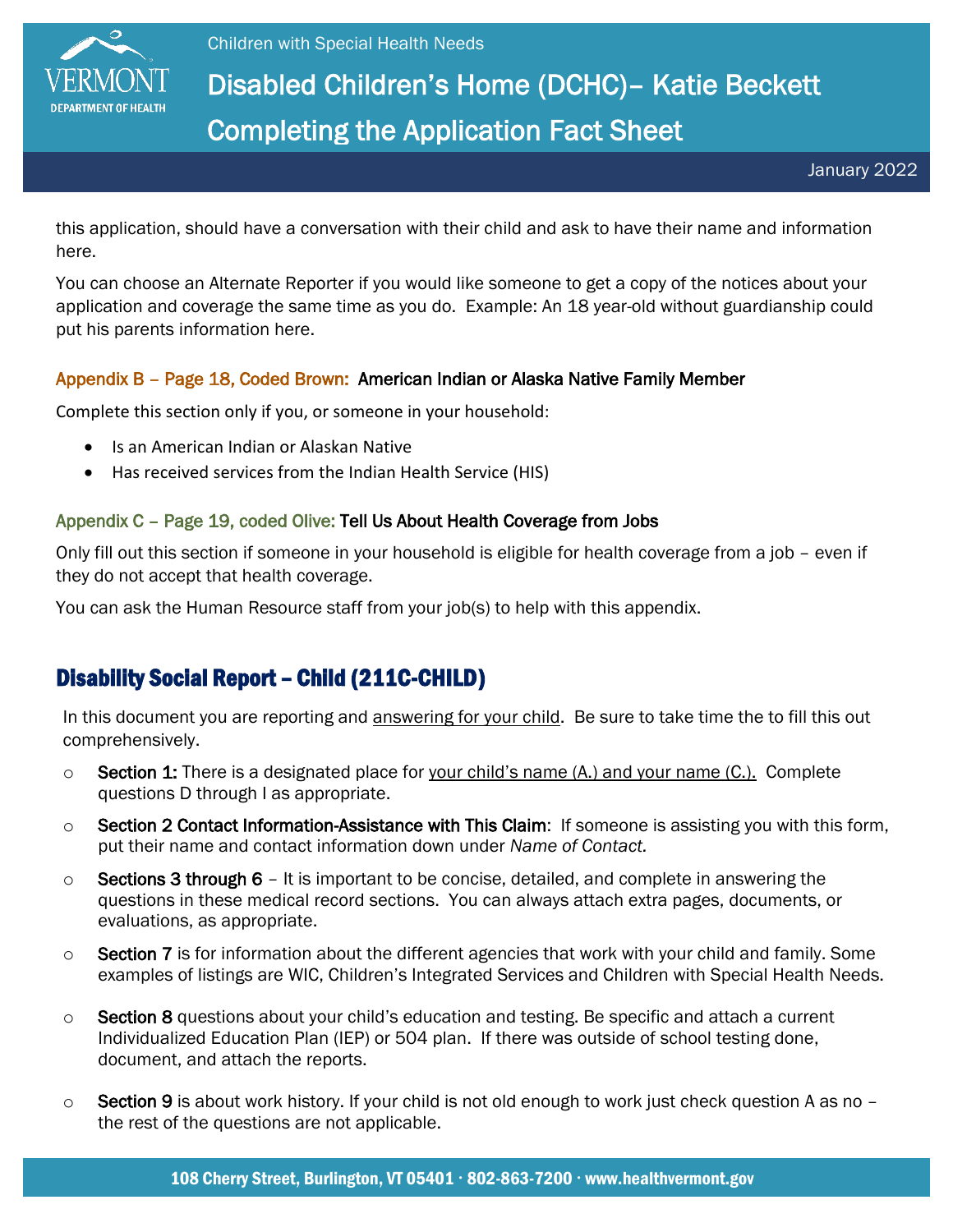

# Disabled Children's Home (DCHC)– Katie Beckett Completing the Application Fact Sheet

January 2022

- $\circ$  Section 10 provides additional room for information that may not have fit in the other sections. You can write here anything that you want them to know about your child.
- $\circ$  Bottom of page 11: You (or child over age 18 without a guardian) will need to sign and date here. Witnesses are only required if someone signs/marks with an X.
- $\circ$  Section 11 was made to be filled out by an Economic Services Division worker. Do not worry about this section. Leave it blank.

## Medicaid Disability Information Release Authorization Form (212D) – 1 copy

- Read the entire form so that you understand and agree to the disclosures from the types of sources listed.
- Sign and fill out the contact information at the bottom of the form. There is a place for a parent or guardian to sign, date, and a corresponding box to check.
- If your child is age 14 or older, they must sign and date this document on the line provided.
- Witnesses are required only if this authorization has been signed by an X.

## You could include the following with your application. These documents can help speed up the process and help determine if your child is eligible.

When trying to prove eligibility or needed benefits, it is essential that you document your parent view of a "day in the life" of your child. This can be a difficult as you will be focusing on your child's challenges NOT strengths, only you see him 24/7. Your knowledge is critical to this application. Things to include are:

- Documentation of his daily living skills, such as eating, sleeping, and dressing.
- Your child's functioning compared to his peers.
- Detailed observations of behaviors and reactions and age-related skills.
- Be sure to note, ABA, social skills training, AND all the speech and language, occupational and physical therapies that you incorporate into your child's daily routines.
- There is an age-specific child function report document to use instead of writing a letter. The child function report asks questions on most of the above suggestions and puts them in a format that is easy to document. There is plenty of extra space to write clarifying information about your child and to include anything else you want the reviewers to know. Disability Determination Services (DDS) will often send this report to you to fill out to get more information about your child for the review. You can use the SSA child function reports linked below for this purpose. Include this form with your 205ALLMED application document package when you mail.

| <b>SSA-3375-BK</b> | Function Report - Child Birth to 1st Birthday         |
|--------------------|-------------------------------------------------------|
| <b>SSA-3376-BK</b> | <b>Function Report - Child Age 1 to 3rd Birthday</b>  |
| SSA-3377-BK        | Function Report - Child Age 3 to 6th Birthday         |
| SSA-3378-BK        | <b>Function Report - Child Age 6 to 12th Birthday</b> |
| <b>SSA-3379-BK</b> | Function Report - Child Age 12 to 18th Birthday       |